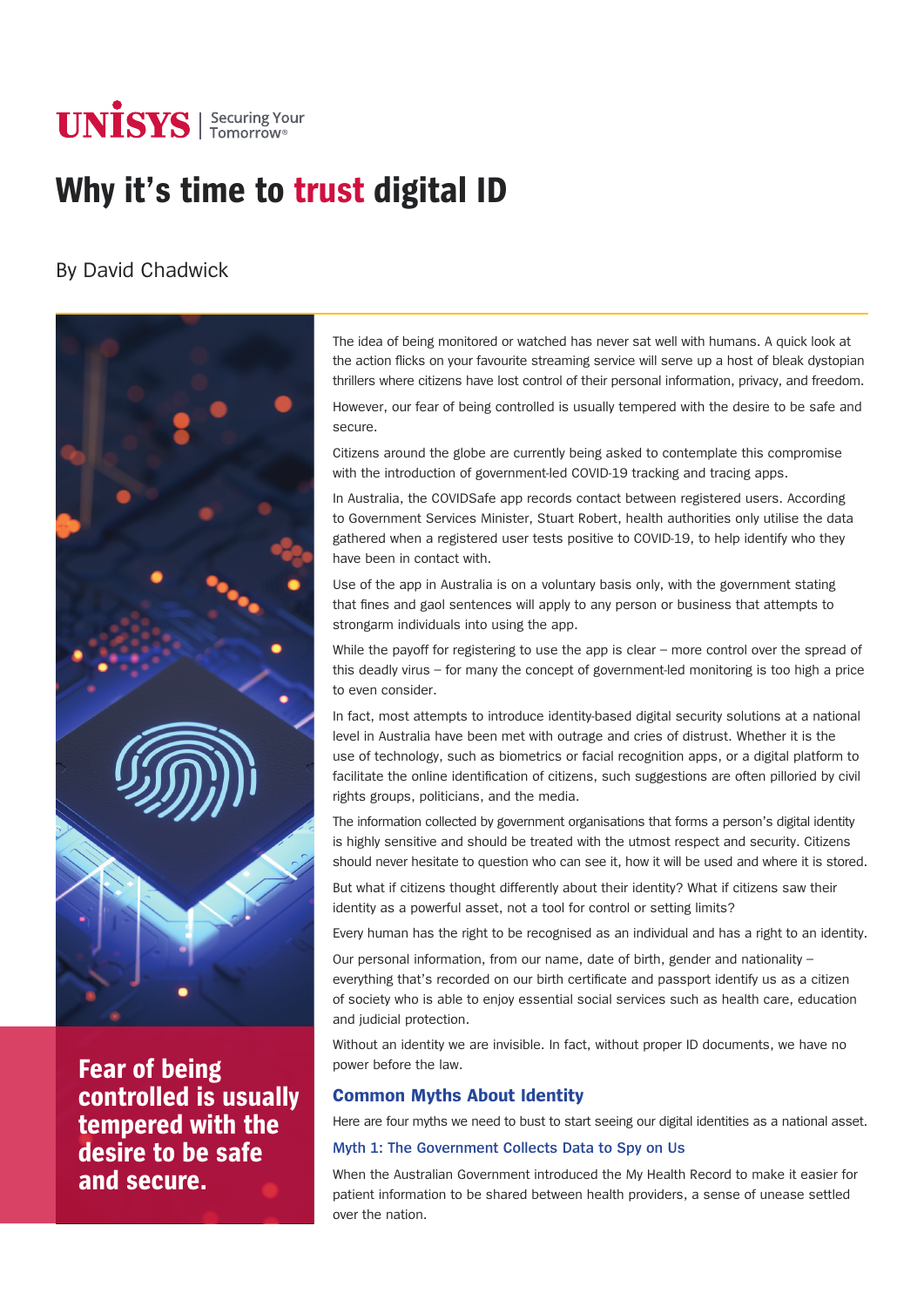Talk of 'big brother' style monitoring and concern about who would have access to our private medical information ran rife. The debate around the My Health Record platform highlighted a clear lack of understanding about the way data and information is handled by different departments.

While just one in every ten Medicare members made the decision to opt out of the My Health Record platform, the ongoing dialogue on privacy demonstrates a clear need to educate and empower citizens about their rights when it comes to their personal information and data.

Unisys' own [research](https://www.app5.unisys.com/library/cmsmail/Connected Government/2018 Unisys Connected Government Report.pdf) has also shown that Australians do not have a clear understanding of how information is used by government departments, with the vast majority (90 per cent) believing government agencies already share citizen demographic data with each other, when they generally don't.

In Australia, each government department acts as a silo and is bound to keep citizen data and information separate by strict legislation. Government workers are not spending their time cross-examining data and information to 'catch citizens out' or 'spy' on them – nor do they have any interest in doing so.

What government agencies do, on a daily basis, is confirm a person's identity when they need a service or require support.

Confirming a person's identity is required when they present in person at an office or service centre, over the phone and increasingly it is required to determine a person's identity when requesting online support.

Proving our identity online is the current challenge for government departments and law makers alike; especially when you consider the very rapid move into the online world as a result of COVID-19.

#### **Myth 2: People Can Steal Your Identity**

Pick up a newspaper or take a quick scroll through your Facebook homepage and you will sight an article, friend or relative discussing 'identity theft'.

However, it isn't their identity that's been stolen, it is the identity *information*, or the credential. Identity fraud can be committed, but identities cannot be stolen. If we implement proper security practices and systems, the use of a well-anchored identity can prevent fraud.

For example, compare the difference between a typical driver licence and the gold standard of credentials: an Australian passport.

If your driver licence was lost or stolen it would be quickly replaced, however, the sting is that your old licence will remain valid until it expires. This is because the licence number never changes and there are no credentials in place to check that the cardholder is who they say they are. The credential is compromised – not the person. The credential has a weakness that criminals have learned to utilise and that is because it is a licence to drive, not an identity credential.

Passports on the other hand, have a number unique to the document and the document holder. If a passport is reported missing, the passport number will be immediately and irrevocably cancelled.

If someone uses that passport to try and leave the country, they will fail as the identity credential will have been revoked. The passport could still be used in other use cases, but anything that involved the document verification service (DVS) would immediately pickup that the credential is no longer valid.

Biometric technology, such as the highly effective SmartGate systems used at Australian borders, further reinforce the value of biometric identification by ensuring that only the passport holder themselves can use the document to travel. It's a strong credential being used in a strong system with very few weaknesses to exploit.



**90 per cent of citizens believe government agencies share their demographic data with each other, when they generally don't.**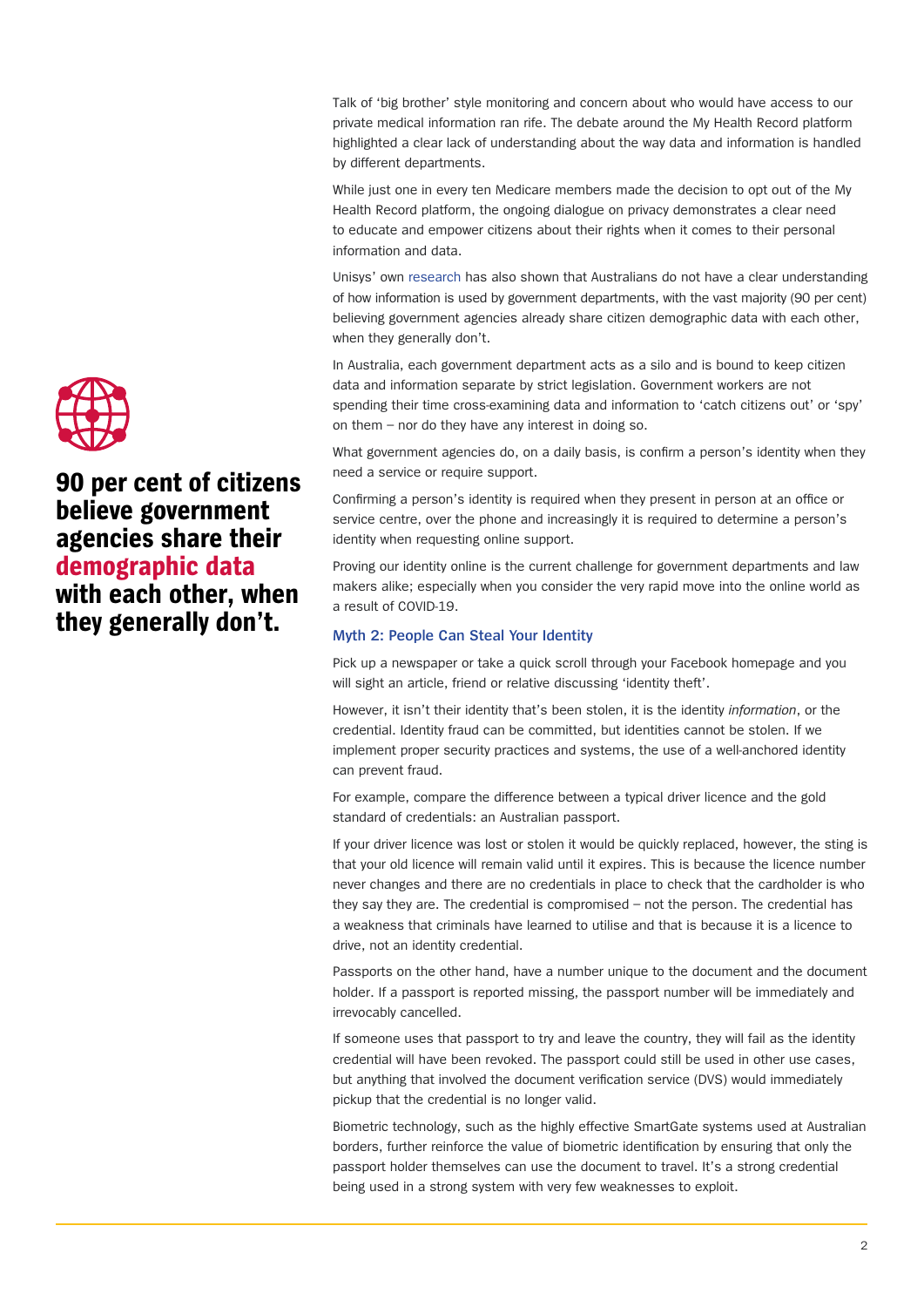#### **Myth 3: Online Verification Systems Equal Mass Surveillance**

Since the introduction of CCTV in 1942, we've become accustomed to the fact that our movements on our way to work, catching public transport or having a drink at the local pub are being captured. But this is not proactive video surveillance – these recordings can only be used for analysis after an incident has occurred.

Mention the use of biometrics and public monitoring and the response is instant panic. You are no longer just a face in the crowd, but an identifiable individual whose every move can be tracked.

Implementing a system to actively monitor a public place, with real time facial recognition, that matches individuals against a large number of identities, is extraordinarily difficult to do with any form of accuracy. The simple reality is that the effectiveness of mass video surveillance is over-stated by some technology companies and industry commentators.

Recent analysis of the use of video surveillance in the UK has highlighted that the error rates are too high to be used as anything other than a tool that suggests potential persons of interest to police. This is no different, in reality, to police carrying photos of wanted persons and talking to potential matches as part of their duties.

If police agencies plan to trial, or implement, a facial recognition-based surveillance system, they need to be upfront and transparent about how the system is being implemented and for what purpose. As a society, we gain nothing if the technology that is meant to protect us undermines our sense of freedom and erodes trust in the bodies responsible for public safety.

Citizens need to have a clear understanding of when and how these systems and solutions will be utilised, in order to be able to trust the agencies that are using them.

#### **Myth 4: An ID Database Would Be a Honeypot for Thieves and Hackers**

Another myth doing the rounds is the idea that an identity system creates the ideal honeypot to attract hackers and ID thieves. If this were the case, then every national ID scheme in the world would have been hacked by now – including our own passport and drivers licence systems.

The reality is that these are not simple databases that can be hacked – they are well designed identity ecosystems that have been architected to ensure that no biometric data can be replaced to hijack an identity.

Being anchored with a biometric enables uniqueness of identity to be confirmed and actually helps a citizen recover from a major incident such as a bushfire or the total loss of identity information – by verifying their identity against the biometric record, their identity can be instantly confirmed – effectively like crossing the border and confirming your identity against your passport record.

#### **The Future of Identity Credentials**

#### **Single Use Credentials**

Australian organisations and government departments must adopt the use of credentials that can be cancelled and not reactivated. For example, our driver's licence number stays the same even when a new card is issued. With each new card there should be a new number.

One of the most critical aspects is determining uniqueness of identity – this is paramount for having confidence in the identity and being able to trust it. The focus moving forward will be on utilising data points that truly make us individuals.

#### **Verification of Identity**

Expect to see greater utilisation of Face Verification Services to verify you against an authoritative source.



# **Citizens need a clear understanding of when and how these systems will be utilised.**